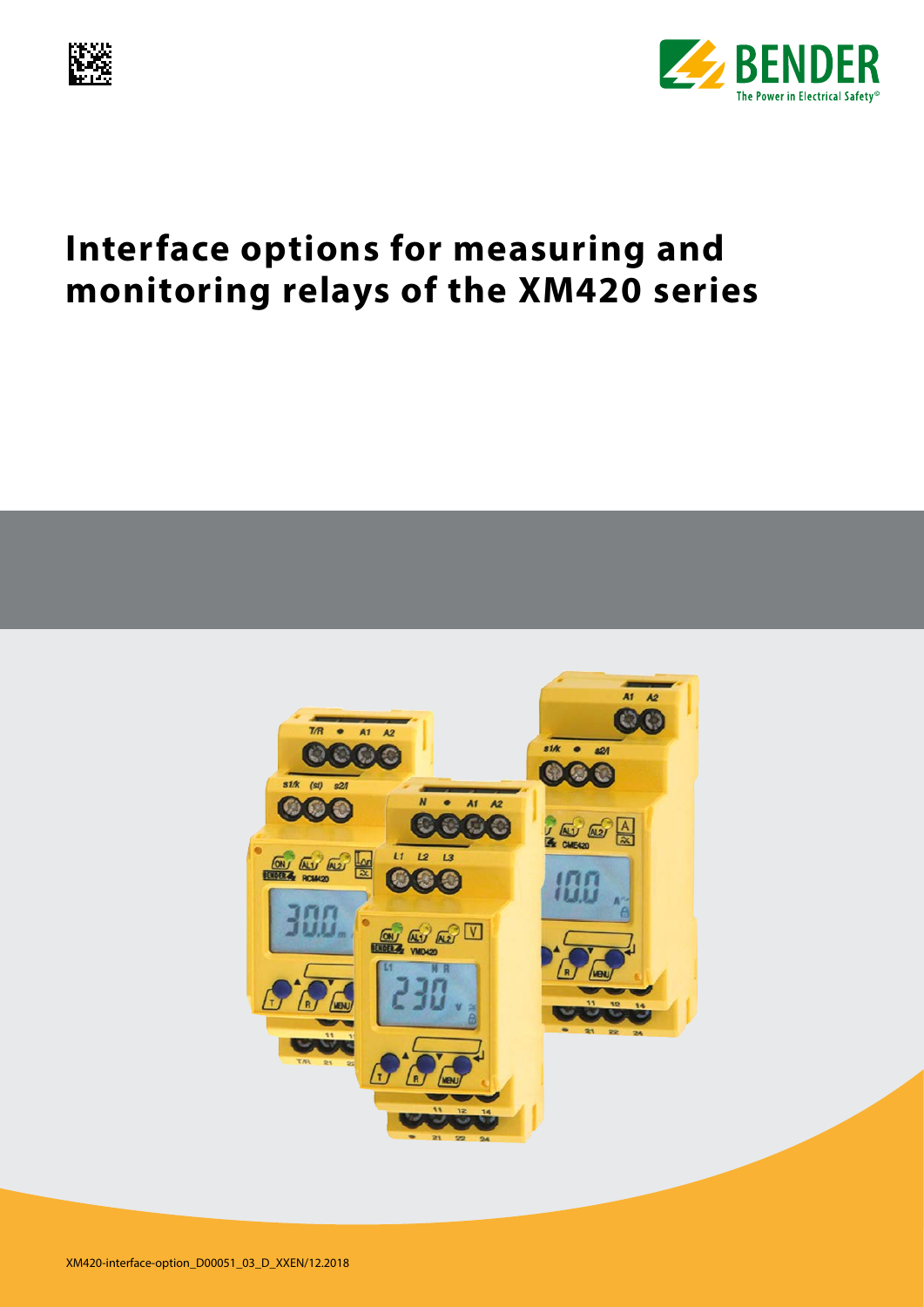## Measuring and monitoring relays of the XM420 series



#### **XM420 series**

#### **Device features**

- Flexible interface options for devices of the XM420 series
- Easy transfer or transmission of measured values to instrumentation and control engineering
- Due to a galvanically isolated interface measured values are not adversely affected.

#### **Description**

The standard measuring and monitoring relays of the XM420 series include two alarm relays with one changeover contact each. In addition the following options are available:

#### **Option M**

Analogue output, galvanically isolated, output signal selectable via the menu:

| DC 0400 µA  | current output for Bender measuring instruments of the 96series. |
|-------------|------------------------------------------------------------------|
| DC 010 V    | standardized voltage signal                                      |
| DC 0/420 mA | standardized current output                                      |

#### **Option M1C**

Analogue output 0/4…20 mA (not galvanically isolated), one changeover contact to be used as a freely configurable alarm message.

#### **Option M2C**

Analogue output 0…400 µA (not galvanically isolated), one changeover contact to be used as a freely configurable alarm message.

#### **Option M3C**

Analogue output 0…10 V (not galvanically isolated), one changeover contact to be used as a freely configurable alarm message.

#### **Note:**

The analogue output without galvanic separation is only suited for supply of measuring instruments or PLC inputs that are not galvanically connected to earth.

A galvanic connection of a measuring device output to earth may lead to fault messages on insulation monitoring devices IR42… and malfunctions of voltage relays VM…42….

#### **Interface options**

#### **Standard**







**Option M** 



Option M1C / M2C / M3C





| $M+  M- $ |                 |
|-----------|-----------------|
|           |                 |
| ٠         | 0/420 mA (M1C)  |
| ٠         | $0400$ µA (M2C) |
|           | 010 V (M3C)     |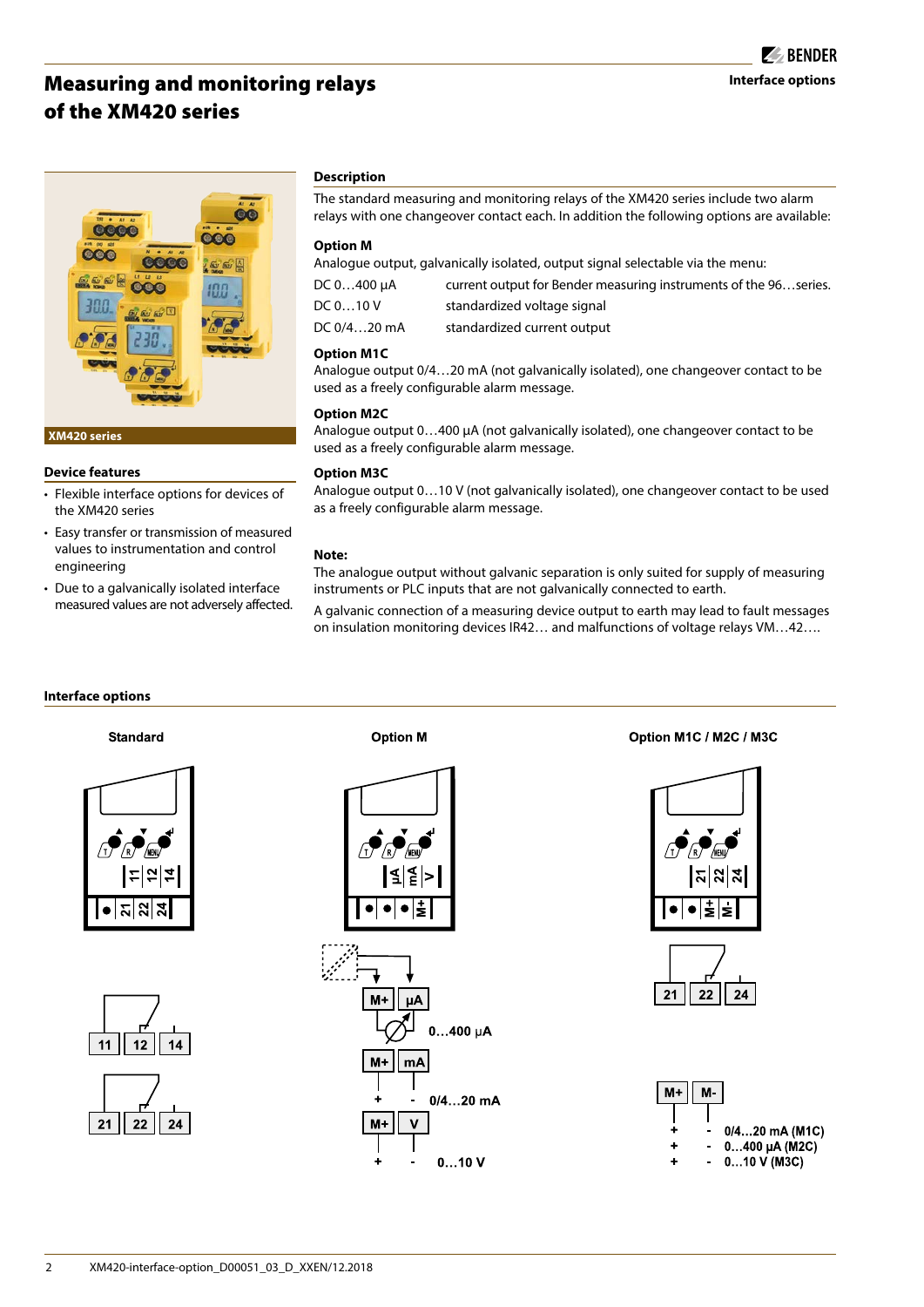#### **Ordering information Standard**

|                                        |                    | Art.-Nr.                      |                              |  |
|----------------------------------------|--------------------|-------------------------------|------------------------------|--|
| <b>Designation</b>                     | <b>Type</b>        | <b>Screw-type</b><br>terminal | <b>Push-wire</b><br>terminal |  |
| <b>INSULATION</b><br>MONITORING DEVICE | IR420-D6-1         | B91016415                     | B71016415                    |  |
|                                        | IR420-D6-2         | B91016407                     | B71016407                    |  |
|                                        | IR425-D4-2         | B91036402                     | B71036402                    |  |
|                                        | CMD420-D-1         | B93060006                     | B73060006                    |  |
| <b>CURRENT RELAY 3ph</b>               | CMD420-D-2         | B93060007                     | B73060007                    |  |
|                                        | CMD421-D-1         | B93060008                     | B73060008                    |  |
|                                        | CMD421-D-2         | B93060009                     | B73060009                    |  |
|                                        | CME420-D-1         | B93060001                     | B73060001                    |  |
| <b>CURRENT RELAY 1ph</b>               | CME420-D-2         | B93060002                     | B73060002                    |  |
|                                        | RCM420-D-1         | B94014001                     | B74014001                    |  |
|                                        | <b>RCM420-D-2</b>  | B94014002                     | B74014002                    |  |
| <b>RESIDUAL CURRENT</b>                | <b>RCMA420-D-1</b> | B94043001                     | B74043001                    |  |
| <b>MONITOR</b>                         | <b>RCMA420-D-2</b> | B94043002                     | B74043002                    |  |
|                                        | <b>RCMA423-D-1</b> | B94043023                     | B74043023                    |  |
|                                        | <b>RCMA423-D-2</b> | B94043025                     | B74043025                    |  |
|                                        | <b>VMD420-D-1</b>  | B93010005                     | B73010005                    |  |
| <b>VOLTAGE RELAY</b>                   | <b>VMD420-D-2</b>  | B93010006                     | B73010006                    |  |
| 3ph 3NAC                               | <b>VMD421H-D-3</b> | B93010007                     | B73010007                    |  |
|                                        | <b>VME420-D-1</b>  | B93010001                     | B73010001                    |  |
| <b>VOLTAGE RELAY</b>                   | <b>VME420-D-2</b>  | B93010002                     | B73010002                    |  |
| 1ph AC/DC                              | <b>VME421H-D-1</b> | B93010003                     | B73010003                    |  |
|                                        | <b>VME421H-D-2</b> | B93010004                     | B73010004                    |  |

#### **Technical data**

| Switching elements                                       |                             |                          |                |                 |         |  |  |
|----------------------------------------------------------|-----------------------------|--------------------------|----------------|-----------------|---------|--|--|
| Number of changeover contacts, standard:                 | 2 x 1 changeover contacts   |                          |                |                 |         |  |  |
| Electrical service life under rated operating conditions | 10.000 switching operations |                          |                |                 |         |  |  |
| Contact data acc. to IFC 60947-5-1                       |                             |                          |                |                 |         |  |  |
| Utilization category                                     | $AC-13$                     | $AC-14$                  | $DC-12$        | $DC-12$         | $DC-12$ |  |  |
| Rated operational voltage                                | 230 V                       | 230 V                    | 24 V           | 110V            | 220 V   |  |  |
| Rated operational current                                | 5 A                         | 3 A                      | 1 A            | 0.2A            | 0.1A    |  |  |
| Minimum contact load                                     |                             | 1 mA at AC / $DC > 10$ V |                |                 |         |  |  |
| General data                                             |                             |                          |                |                 |         |  |  |
| Max. no load voltage (terminals open)                    | DC 20 V                     |                          |                |                 |         |  |  |
| Max. short-circuit current                               | 30 mA short-circuit proof   |                          |                |                 |         |  |  |
| Voltage output                                           | DC 010 V                    |                          |                |                 |         |  |  |
| Load min.                                                |                             |                          |                | 1 k $\Omega$    |         |  |  |
| Current output                                           |                             |                          | $DC_0/4$ 20 mA |                 |         |  |  |
| Load max.                                                |                             |                          |                |                 | 500 Ω   |  |  |
| Current output                                           |                             |                          |                | $DC 0400 \mu A$ |         |  |  |
| Load max.                                                |                             |                          |                | 12.5 k $\Omega$ |         |  |  |

( )\* factory setting

Options M, M1C, M2C and M3C on request.